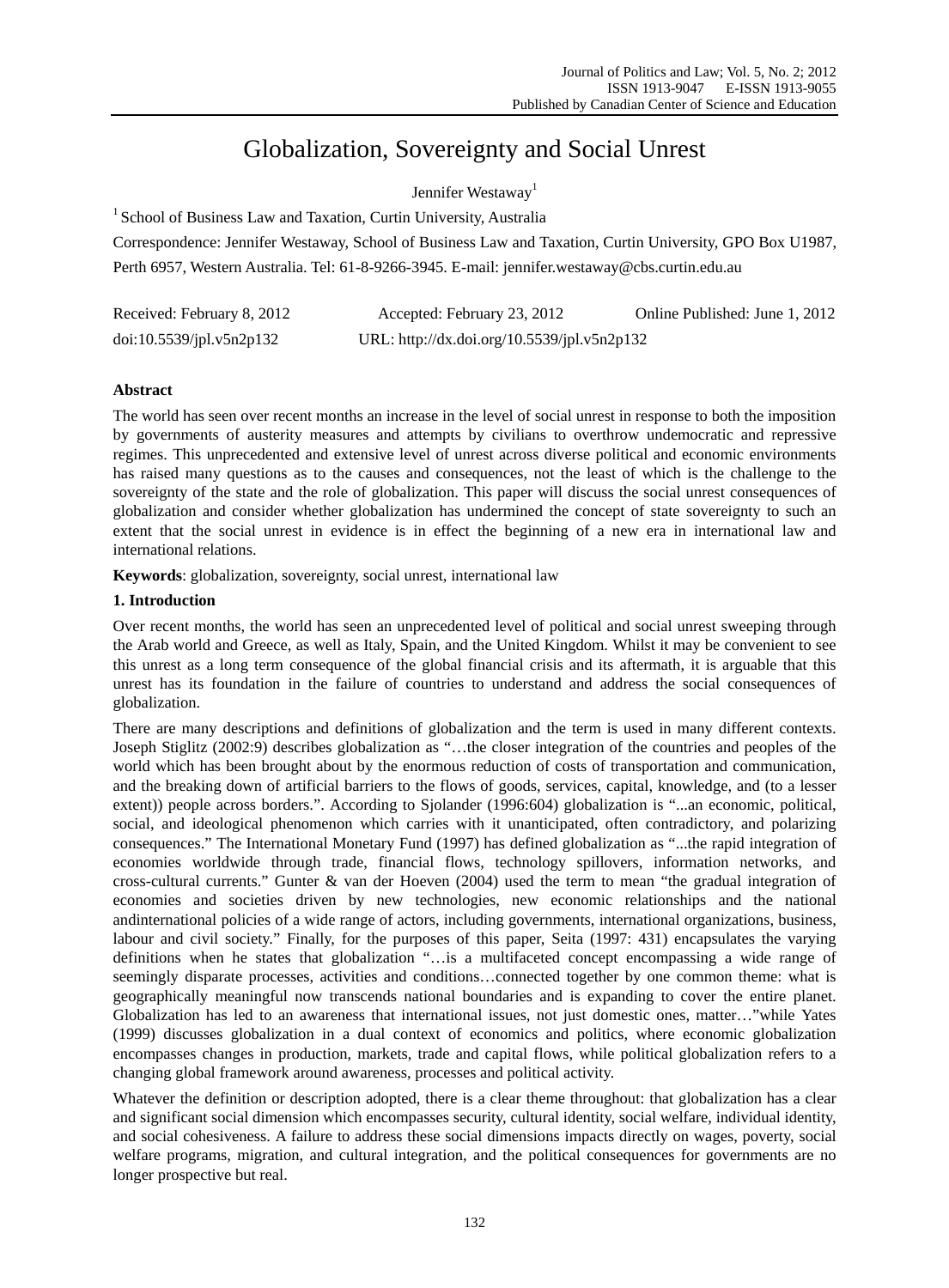This paper will discuss the social unrest consequences of globalization and consider whether globalization has undermined the concept of statesovereignty to such an extent that the social unrest in evidence is in effect the beginning of a new era in international law and international relations. (Note 1).

# **2. Sovereignty and Globalization**

Writing on the ethics of globalization, Singer (2002) argues that implicit in the term 'globalization' is an understanding that we are moving beyond cooperation between sovereign states, something he calls 'internationalization' to a new understanding or conception of what is a nation-state. In the words of the United Nations High Level Panel on Financing for Development (2001)

*"In the global village, someone else's poverty very soon becomes one's own problem: of lack of markets for one's products, illegal immigration, pollution, contagious disease, insecurity, fanaticism, terrorism…"* 

Sovereignty as a concept under international law, as with the term globalization, has been various described (Westaway & Simpson, 2011) but the judgment of Arbitrator Huber in the Island of Palmas(Miangas) Case (1932) is oft quoted:

"*Sovereignty in the relations between States signifies independence. Independence in regard to a portion of the globe is the right to exercise therein, to the exclusion of any other State, the functions of a State. The development of the national organisation of States during the last few centuries and, as a corollary,the development of international law, have established this principle of the exclusive competence of the State in regard to its own territory in such a way as to make it the point of departure in settling most questions that concern international relationships."* 

A critical aspect of sovereignty is that it forms a basic structure of governance which forges a social bond between citizens and, citizens and the state. This basic structure of governance is expected toprovide the meet the objectives of peace, order, justice, and security within the state, with the sovereign statemanaging itsnational economy to achieve these objectives. As discussed by Devetak&Higgott (1999) sovereign states have the obligation to govern the economy in such a way as to promote the wealth and welfare of the community, ensuring liberty, security and prosperity of the community and ensuring that the specific social needs of the community are met.

Territorial sovereignty, that which defines the physical parameters within which the exclusive right to display the activities of a State are contained, is a still a legal relevancy as it sets identifiable parameters around which decisions can be made. Indeed, Devetak&Higgott (1999:487) note that the existence and boundaries of justice within a society have been traditionally thought be to be "coextensive with the legal-territorial jurisdiction and economic reach of the sovereign polity." Globalization and its impacts have however challenged the exclusive competence of the State to exercise autonomous powers under the umbrella of territorial sovereignty, where the exercise of that exclusive competence directly impacts upon the globalized framework of that State. Further, it is arguable that sovereignty is no longer either practical or adequate as a tool for organizing political life and meeting the social needs of the state, given that states no longer exist in a purely autonomous economic environment, but rather exist in an inter-dependent international community, where it is no longer possible for states merely to choose what international laws they accept or decide with autonomy what they will or will not regulate (Kwakwa, 2000).

Howard-Hassmann (2004) takes this argument further when he argues that while globalization has effectively diminished the relevance of the individual state, and that what has evolved is a concept of world citizenship, which encourages the individual to look beyond territorial sovereign borders and to claim rights, freedoms, choices and opportunities otherwise unknown to them but perceived to be part of the global world in which they live. The consequence can be a growing resentment of the constraints and policies of the State leading to social activism, social unrest and political instability and it is these consequences that this paper will now address.

# **3. Globalization and Social Unrest**

One of the key facilitators of globalization has been liberalization in political, financial and trade markets. Where liberalization occurs, arguably there are qualitative changes in political and economic structures, trends and processes (Yates, 1999), as governments seek to adjust to and benefit from this liberalization and the changes in capital flow which accompany it. Hurtado(1997) suggested that political and social institutions were inadequately prepared to deal with the complex international social relations accompanying globalization and that this in turn gave rise to what he called the "ungovernability phenomena". This phenomenon was driven by poverty and other forms of social marginalisation within societies which threatened the rule of law and the authority of the state. This undermining of authority in turn increases violence, corruption and increasing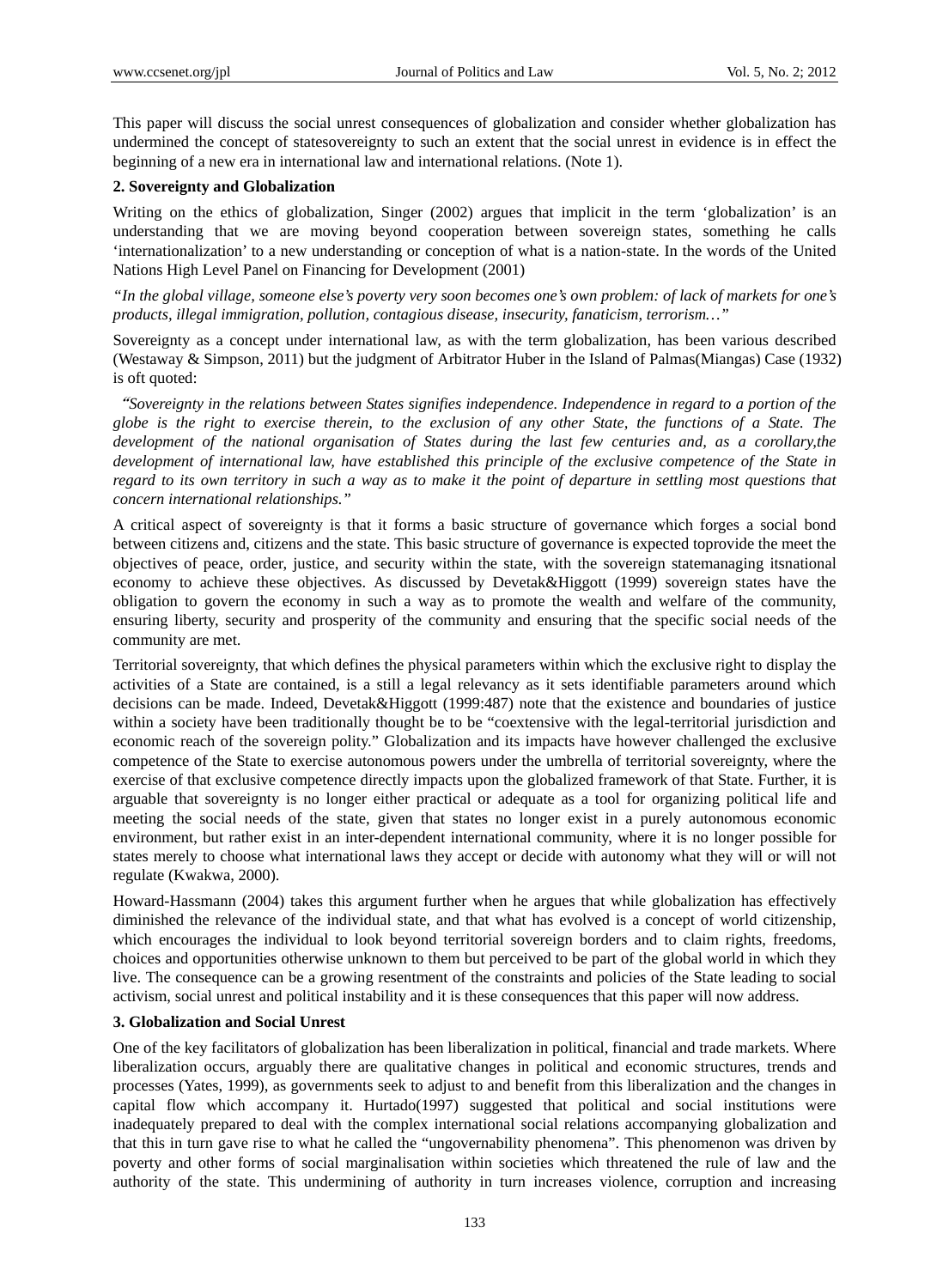political dissatisfaction and unrest (UN, 2011).

In writing on the relationship between the World Trade Organisation and the global economy, Blackhurst (1997:531) stated:

*"To a large extent, governments have only themselves to blame for the backlash. Part of the problem is their frequent lack of candour regarding the fact that even though globalization clearly benefits the country as a whole, some groups in the economy will lose…More important is their reluctance to publicly acknowledge that while globalization creates tremendous opportunities, it also raises the cost of bad policies – such as labour market rigidities, over-regulation, sub-standard schools and educational policies, tax policies that discourage job creation, and chronic budget deficits that reduce investment by reducing national savings."* 

Built into this backlash against 'bad policies' as stated above is the sense that social capital is being undermined. According to Stiglitz (2003), because a country's identity is defined by its culture, and because globalization often brings with it a clash between traditional cultures and new cultures, with the result being that the traditional cultures lose out, and there is a backlash against the new cultural order. To illustrate this, it is useful to briefly discuss the recent demonstrations opposing the introduction of austerity measures in Greece and the background to the introduction of these measures.

## *3.1 Greece*

The news reports and images of violent demonstrations and strikes in Greece in 2011 which shocked the world effectively had their commencement in 2008 with a series of demonstrations and strikes by young people as a response to high unemployment and changes to university education entrance requirements, the increasing high education costs and low post education salaries (Sotiris, 2010). In 2007, there was more than 20% youth unemployment which was one of the highest in Europe. According to Sotiris (2010) this protest movement was triggered by a perception of social inequities and imbalance as well as a failure by public authorities to adequately respond to these concerns.

In 2010, in response to the global financial crisis and the associated world financial crisis, Greece, facing a national debt of 13% of GDP, was called upon by the International Monetary Fund and the EU to introduce drastic measures to reign in and reduce national debt. The austerity measuresproposed included massive reductions in wages of government employees, lower pensions and higher retirement age, increased value-added tax as well as increased taxes on alcohol and tobacco, and a significant reduction in military expenses (Renn, Jovanovic&Schröter, 201; OECD, 2011). This proposed reduction resulted in not only a resumption of demonstrations by the young, but by massive demonstrations by government employees, pensioners, and labour unions, as well as other affected members of the Greek community. According to Renn et al (2011) in 2010 the focus of the organisation lay with the labour unions who claimed that the austerity measures were aimed at the socially disadvantaged and the already poor sections of the community, whilst protected the rich.

In relation to this last point itis important to put these demonstrations and protests into a broader context. Greek political culture has for many years been one of patronage and populism (Pappas, 2010). Over many years, fiscal discipline had all but been abandoned with sharp pay rises in the public sector, the introduction of universal free health care, significant rises in social welfare payments and other benefits, combined with massive tax evasion and a failure of the government tothe state implement effective tax policies. Attempts as far back as 1985 to introduce some austerity measures and freeze wages by the Papandreou government were met with calls by the unions for immediate pay rises or face electoral defeat. The populist response, despite the obvious need for financial austerity, was to essentially to throw open the financial coffers and declare that people were more important than the state institutions. The only government to attempt to introduce fiscally austere measures was that led by Constantine Mitsotakis who came to power in 1990. His government fell three years later and historically can lay claim to the only government in post-authoritarian Greece not be given a second chance in office. When one also considers the large-scale political patronage that has been a central part of Greek politics for decades, and the extensive corruption in the public sector – in 2009 an average of  $\bigoplus$ ,355 per person was paid in bribes for such processes as speeding up obtaining a driver's licence, getting admitted to public hospitals, or manipulating tax returns (Pappas, 2011) - then the social cultural background to the recent demonstrations is firmly identified. The perception that thenew cultural order which is being forced upon the Greek people through the implementation of austerity measure is unjust fuels the backlash against the order and in turn creates the political unrest and violence which has been evident in Greece.

When one considers Greece's trading position, it is also evident that the globalization process has not been positive for Greece. According to the U.S. Department of State's Background Note on Greece (2011) foreign direct investment inflows to Greece have dropped and continue to be threatened due to declining competitiveness,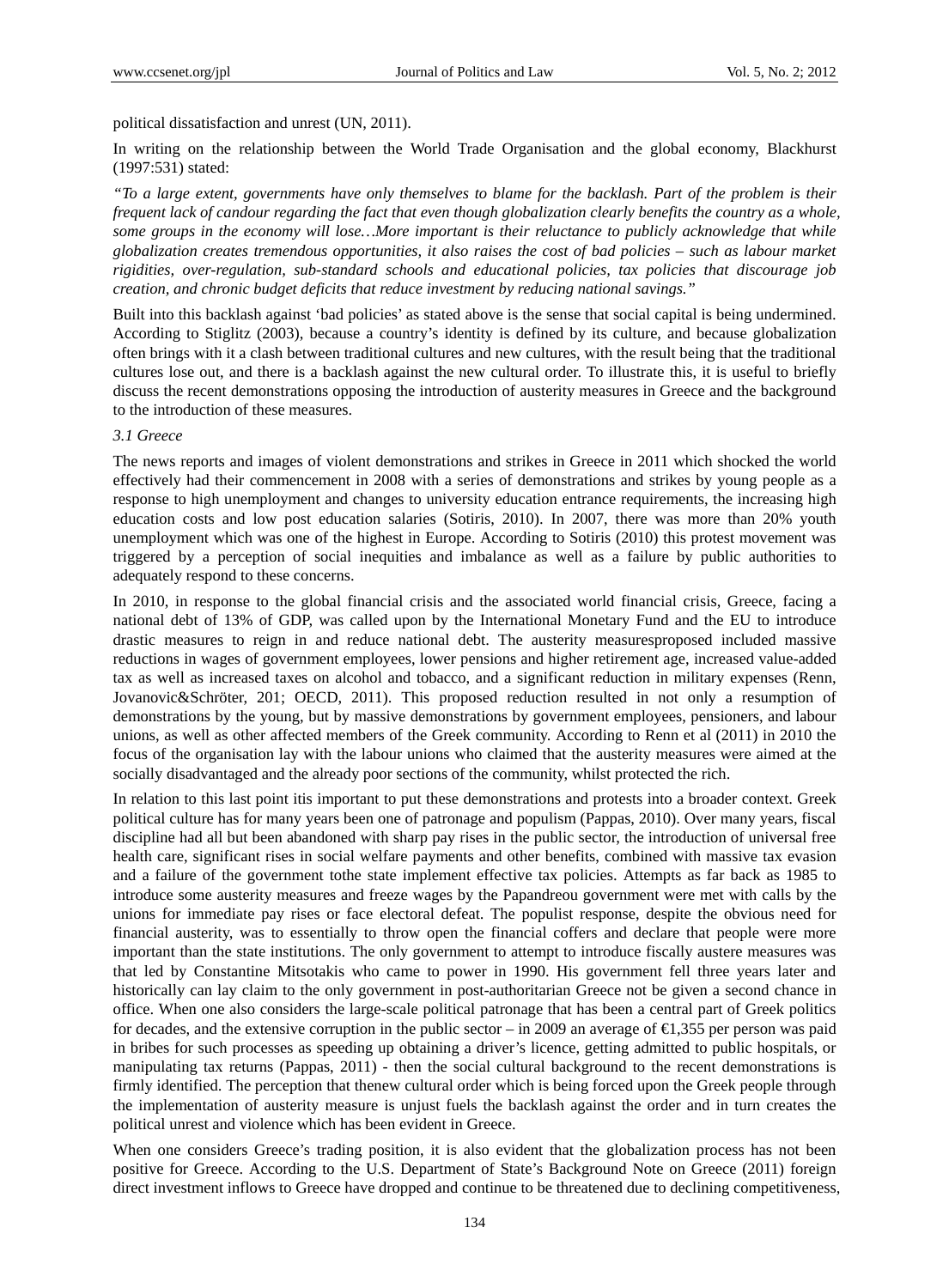and a high level of red tape and bureaucracy. Further, 79% of Greek GDP is generated through a service economy, which includes tourism, and there is a perennial merchandise trade deficit with 2010 trade imports amounting to \$64.5 billion as compared to exports of \$22 billion. According to Gissinger and Gleditsch (1999) foreign direct investment and high levels of trade generally lead to higher levels of economic welfare but only where the trade balance is weighted towards exports rather than imports and there is an openness to the international market. Greece has also relied heavily on its EU trading partners with more than half of Greek trade being intra-EU, and on EU structural funding, and thus has not had the openness to the globalized international market which would seem critical for social equality. An inability to attract and keep foreign investment combined with a significant trade imbalance and insufficient engagement in the international trade market arguably leaves Greece vulnerable to on-going social unrest and instability, underpinned by high unemployment, social inequality, and government instability. The question now to be asked is whether the imposition of austerity measures and social unrest of themselves undermine sovereignty, and it is to that question that this paper will now turn.

#### **4. Sovereigntyand Social Unrest**

As previously discussed in this paper, sovereignty is the independence of the state to exercise within its territorial boundaries the functions of that state together with the obligation of the state to govern the economy in such a way as to promote the wealth and welfare of the community, ensuring liberty, security and prosperity, and ensuring that the specific social needs of the community are met. However, as this paper has also discussed, globalization has directed impacted upon sovereignty by challenging the competence of the state to exercise autonomous powers where the exercise of those autonomous powers directly impact upon the globalized framework within which that state operates.So what impact does social unrest have upon sovereignty, and does conditionality undermine sovereignty and drive social unrest?

The social unrest which has plagued Greece in recent months has been driven by the imposition of austerity measures demanded by Eurozone leaders concerned that Greek debt would undermine the stability and value of the euro. However, the imposition of austerity measures in response to debt crises is not a new phenomenon nor is the outbreak of social unrest in response to such imposition. The International Monetary Fund (IMF) has been imposing austerity type measures on countries under its Structural Adjustment Programs for decades, and there is widespread acknowledgment that there is a link between the imposition of these programs and social unrest in the form of public demonstrations, strikes and violent clashes with police. The purpose of these programs is to impose 'conditions' on the recipient country so as to increase economic viability, by liberalizing trade, expanding privatization and stabilizing the macroeconomic environment, whilst at the same time curbing government expenditure (Stroup &Zissimos, 2011) Essentially, therefore, what is being imposed by these measures, whether by the IMF or the Eurozone in the case of Greece, is change, and the correlation with social unrest is that social unrest is also directed at bringing about change.

Gallano (1994), in his discussion on the Brazilian debt crisis of the 1980's which saw the IMF institute significant austerity and debt restructuring measures on Brazil, proposes that whilst the conditions imposed by the IMF on Brazil could be seen as violating or undermining Brazilian sovereignty by interfering with domestic politics and the right of the nation state to govern autonomously, the consent of Brazil to the austerity measures legitimized the inference and thus there was no violation of sovereignty, and therefore no violation of international law.

However, can consent to the imposition of rigorous austerity measures be regarded as being freely and validly given by a sovereign state where the consequences of not giving consent effectively economically isolates that state, with the consequences that flow from that isolation? In many of the debates around the Greek crisis and the bailout package deals, there were many calls for Greece to be effectively 'cut loose' from the European Union. In other words, Greece as a sovereign state, albeit part of the European Union, needed to be left to its own economic future, however dire the consequences of that may be. The decision to 'bailout' Greece and the consequential imposition of austerity measures gave rise to the widespread strikes, demonstrations and violence that were broadcast around the world. It is arguable that Greece consented to intervention when as a sovereign state it ratified the Treaty on European Union and the amending Treaty of Lisbon, (and it is noted, has subsequently agreed to the yet to be finalized Franko-German amendments to the Treaty of Lisbon which would impose automatic sanctions on Eurozone members who fail the new anti-deficit rules to be adopted by members), and entered membership of the Eurozone.

If sovereignty is the basic structure of governance which binds the state and its citizens together, with the objectives of peace, order, justice and security grounded in a managed national economy (Devetak&Higgott,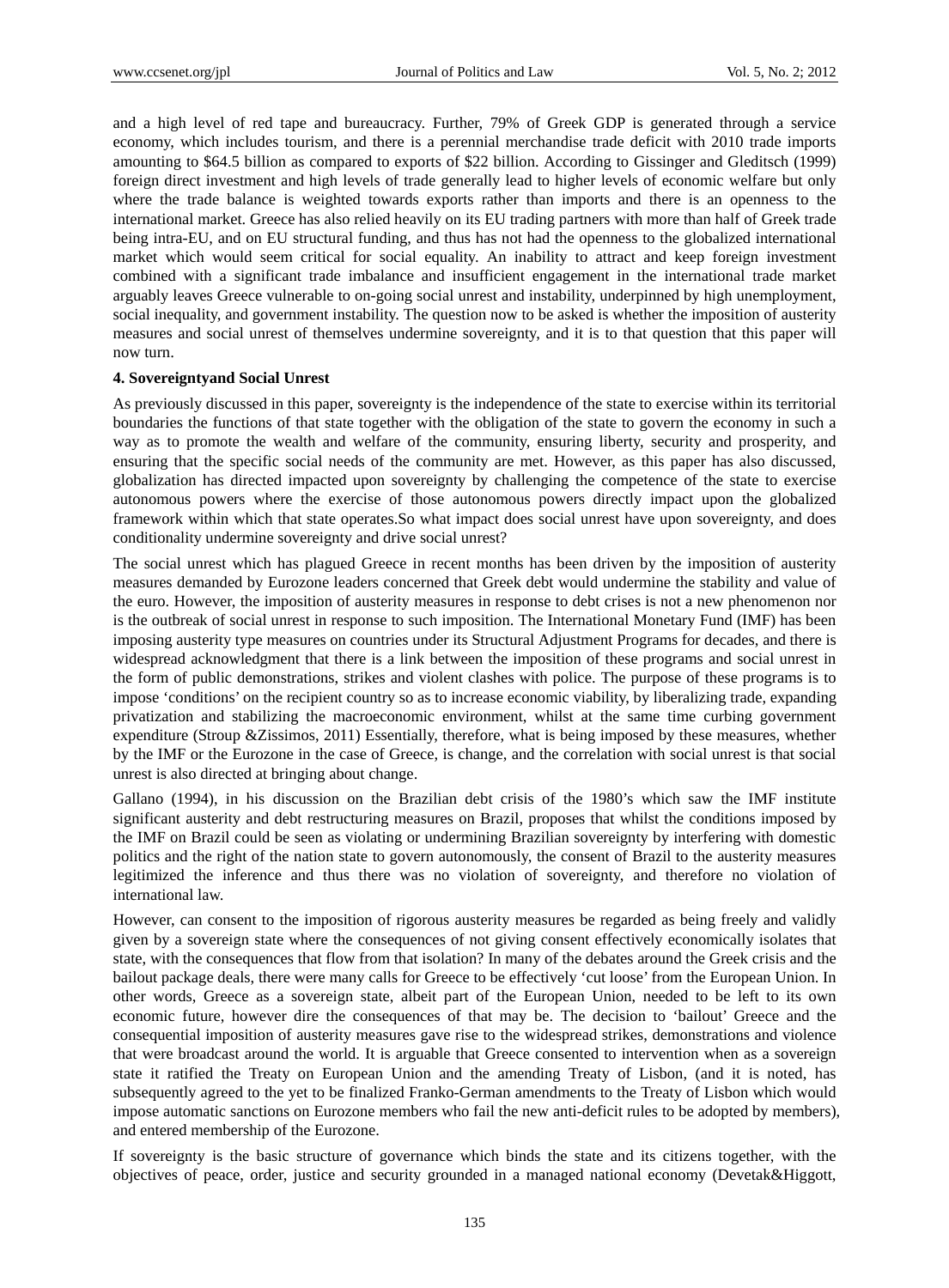1999), then Greece has failed. A sovereign state which fails to provide the governance structure to meet these objectives, and in doing creates a disintegrating society which threatens the inter-dependent international community in which it exists, arguably loses the right to be sovereign, and thus loses the right to the benefits of economic and financial decision making which are ascribed to a sovereign state. Accordingly, given that a state operates in a globalized framework and we live, as was stated by the United National High Level Panel on Financing for Development in its 2001report, in a 'global village' the need forconsent to intervention andtheimposition of austerity measures loses its validity, as does the right to the claim sovereignty in economic and financial matters. There is no question that conditionality in the form of austerity measures drives social unrest. There is also no question that social unrest undermines sovereignty, as governments forced by the imposition of austerity measures face electoral backlash and failure, undermining the political framework of the state and raising the risk ratings of that state, which makes global economic and financial engagement more problematic. This in turn undermines any capacity to govern in the manner which would otherwise be expected by the global community.

## **5. Social Unrest and International Law**

Globalization has challengedthe scope and role of the state and it is argued, has undermined state sovereignty to the extent that where democratic governance processes fail to generate a sustainable economic and fiscal environment which then directly impacts the external and transnational environment in which that state seeks to operate, then the state loses the sovereign right under international law to govern autonomously. Cerney (1999) refers to globalization as leading to a world which is characterized by a confusion of overlapping governance structures and processes which undermine and delegitimize democratic governance resulting in what he calls a 'multilayering of authority' which fragments identities, alienates individuals from the democratic political processes and erodes any notion of public interest.

This fragmentation and alienation it can be argued, is evidenced in the phenomenon of social unrest which, whilst this paper has discussed Greece, has also been seen in Italy, France, Spain, and even the United Kingdom following the global financial crisis and the need for the introduction of economic and fiscal austerity measures. This social unrest has taken various forms from riots, strikes and demonstrations, to the 'Occupy Wall Street' movement and it's offshoots around the world, and there is a grim warning from the International LabourOrganisation that the risk of social unrest is rising due to discontent over the lack of employment opportunities and the belief that the burden of the crisis is not being shared equally (International LabourOrganisation, 2011).

Of course, the social unrest which is currently evident in Syria, and that of Egypt, Yemen and Libya may not be obviously directly linked to globalization, but there is still an essence of globalization in this unrest, if only in the context of the tools of social media which have allowed images of the unrest to be broadcast around the world and the calls by the participants for intervention by the global community to secure peace, order, justice and security, which are the expected characteristics of sovereignty, as well as equality and prosperity. Globalization has created expectations which in turn have created a new social bond extending beyond state borders and essentially removing the monopolization by the state of authority, territory and community (Devetak&Higgott, 1999). This new social bond has created a new world order where the benefits of globalization are seen and desired while the perceived detriments are amplified and rejected, with social unrest the tool being used to achieve these outcomes.The challenge for international law is to meet the challenges of this social unrest within the structure of a new social bond.

Väyrynen (2001) discusses the existence of a transnational society where transnational social spaces exist, separating social relations from local contexts and restructuring them in a global time-space framework. The existence of a transnational society with a separate network of power and interaction from that of the individual state provides a challenge as no one government or international organization is able to control effectively many of the aspects of that society. The tool of social media is an example of this power and interaction, and whilst countries such as China have sought to limit the scope of information being disseminated through social media, the effectiveness and power of social media has been and remains evident and real. It could even be argued that this transnational society is redefining globalization by having the ability to block or hinder progress in inter-state relationships as well as redefining the values, ethics and issues that drive the key players in the globalization movement.

International law is no stranger to mass action, and a considerable body of international law has had as its catalyst significant mass action events (Rajagopal, 2003). The response of international law has been to regulate, for with regulation comes the power to enforce. However, if the power to enforce becomes compromised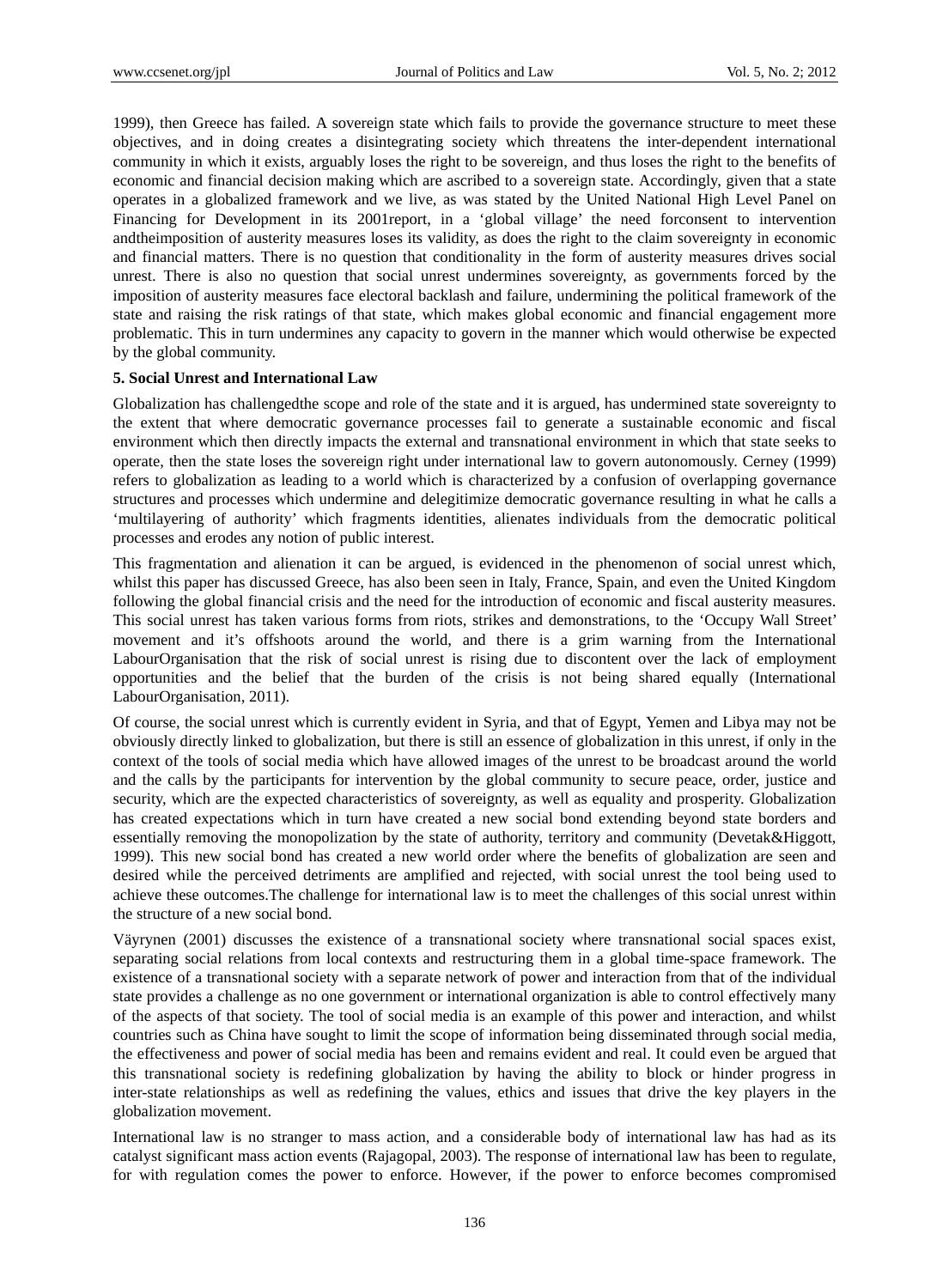because the 'enforcers' lack either the collective 'political' will or are themselves driven not by a need to regulate but by their globalization linkages, then international law as a regulatory tool, fails, as do the organizations established to enforce that law. Significant criticism has been leveled, for example, at the United Nations for its failure to act decisively in major conflicts around the world, given the responsibility of the United Nations for collective security (UN, 2004). The United Nations is chartered to "…maintain international peace and security..."by the use of collective action suppressing acts of aggression or breaches of the peace. However, the power of the permanent members of the United Nations Security Council to veto resolutions of intervention, effectively diminish the enforcement powers of United Nations, as has been seen recently in the case of Syria, where China and Russia exercised this right of veto (Note 2.)If international organizations such as the United Nations, chartered with the power to enforce international law, fail to act or fail to act quickly and decisively, then the transnational society – the new social bond – will use social unrest and social media to destabilize and force action to be taken. In essence, there is a metamorphosis of a new type of sovereignty, the sovereignty of the transnational society which legitimizes social unrest.

## **6. Conclusion**

Globalization has changed the nature of national and international relationships by creating new and powerful transnational networks of power and interaction. Sovereignty as a concept has also been changed in this process, and the debate will doubtless continue as to the extent of this change. However, as this paper has discussed, embedded in the right to claim sovereign status is the obligation to provide peace, order, justice and security, and arguably a sound economic and fiscal basis to society. A sovereign state no longer operates purely autonomously, as globalization has effectively marginalized this ability, and requires the state to consider the broader transnational implications of its policies and actions, as a failure to meet these obligations has transnational or cross border implications.

The consequences of the global financial crisis on international relationships created and driven by globalization have, it would appear, to have been underestimated. The power of social unrest and the creation of a new 'global village', a transnational society with new tools, such as social media, and a collective 'sovereign' will, have redefined the world in which we live and in doing so, have challenged the scope and parameters of international law. Whether there is a collective political will strong enough to work towards a new understanding of international law in a globalized world is yet to be seen, for it will not be easy nor will it necessarily be welcomed by powerful interests which benefit and profit from the status quo, not by those who fear that they will become even more marginalized in the process. But these are not reasons for not moving towards a new understanding.

The social unrest movement has highlighted that only collectively will the basic goods for a just global village be provided and if this is so, then governance must be exercised at a global level, but this requirements tolerance, transparency, dialogue and commitment. International law and international legal institutions have a key role to play and whilst they may well be ill-equipped at this point to effectively address the demands and consequences of globalization and social unrest, they provide a starting point and at this time, a starting point is better than no point at all.

## **References**

- Blackhurst, R. (1997). The WTO and the Global Economy. *The World Economy, 20*(5), 527-540. http://dx.doi.org/10.1111/1467-9701.00087
- Cerney, P.G. (1999). Globalization and the erosion of democracy. *European Journal of Political Research, 36,*  1-26. http://dx.doi.org/10.1111/1475-6765.00461
- Devetak, R., & Higgott, R. (1999). Justice Unbound? Globalisation, States and the Transformation of the Social Bond. *International Affairs*, *75*(3), 483-498. http://dx.doi.org/10.1111/1468-2346.00089
- Gallano III, A. (1994).International Monetary Fund Response to the Brazilian Debt Crisis: Whether the Effects of Conditionality Have Undermined Brazil's National Sovereignty. *Pace International Law Review, 6*, 323-351
- Gissinger, R., & Gleditsch, N.P. (1999). Globalization and Conflict: Welfare, Distribution, and Political Unrest. *Journal of World-Systems Research, 5*(2), 327-365
- Gunter, B.G., & van der Hoeven, R. (2004). *The social dimension of globalization: a review of the literature.*Working Paper 24, Policy Integration Department, World Commission on the Social Dimension of Globalization, International Labour Office, Geneva.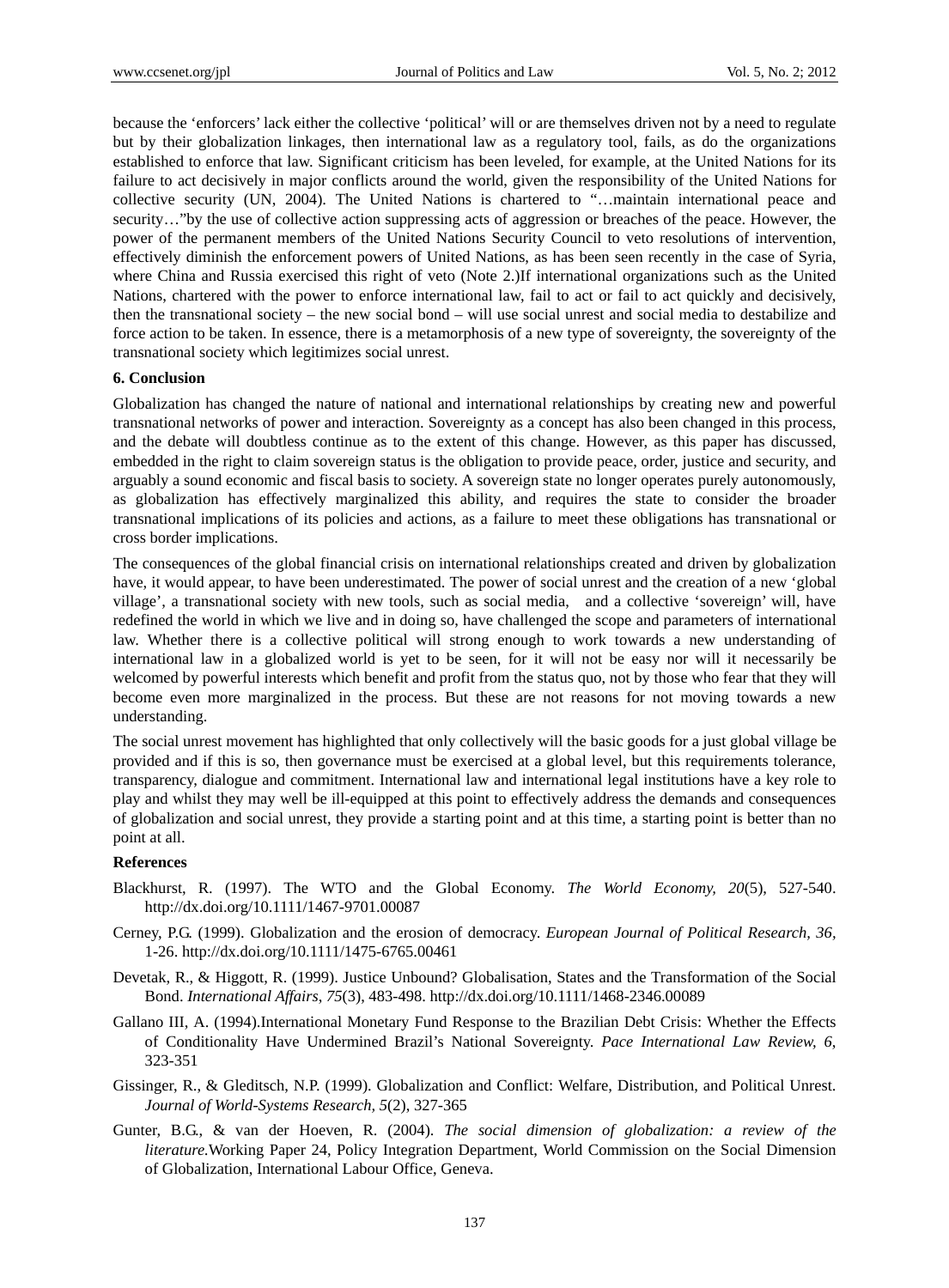- Howard-Hassmann, R.E. (2004). Culture, Human Rights, and the Politics of Resentment in the Era of Globalization. *Human Rights Review*, Oct-Dec, 5-26
- Hurtado, M. de la Madrid (1997). National Sovereignty and Globalization.*Houston Journal of International Law*  (Foreward), 553-563.
- International Institute for Labour Studies (2011). *World of Work Report 2011 Making markets work for jobs*. International LabourOrganisation: Geneva.
- International Monetary Fund, World Economic Outlook (May 1987). Retrieved from http://www.imf.org/external/pubs/weomay/weocon.htm
- Island of Palmas Hague Court Reports 2d 83 (1932). (Perm.Ct. 4rb 1928) 2 U.N. Rep. Intl. Arb. Awards 829.
- Kwaka.E. (2000). Regulating the International Economy: What Role for the State? In M. Beyers, (2000) *The Role of Law in International Politics* (pp.227-246). New York: Oxford University Press.
- OECD (2011). Reviews of Risk Management Policies Future Global Shocks: Improving Risk Governance. Retrieved from http://www.oecd.org/dataoecd/24/36/48256382.pdf
- Pappas, S. (2010). The Causes of the Greek crisis and in Greek Politics. Retrieved from http://www.opendemocracy.net/openeconomy/takis-s-pappas/causes-of-greek-crisis-are-in-greek-politics.ht m
- Rajagopal, B. (2003). International Law and Social Movements: Challenges of Theorizing Resistance'. *Columbia Journal of Transnational Law*, *41*(2), 397-433.
- Renn, O., Jovanovic, A., & Schröter, R. (2011). Social Unrest.Multi-Disciplinary Issues International Future Programme, OECD paper IFP/WKP/FGS/ (2011). Retrieved from http://www.oecd.org/dataoecd/57/62/46890018.pdf
- Seita, A.Y. (1997). Globalization and the Convergence of Values.*Cornell International Law Journal,30*, 429-492.
- Singer, P. (2002). One World the ethics of globalisation. New York:YaleUniversity Press
- Sjolander, C.T. (1996). The Rhetoric of Globalization: What's in a Wor(l)d? *International Journal, 51,* 603. http://dx.doi.org/10.2307/40203150
- Sotiris, P. (2010). Rebels with a Cause: The December 2008 Greek Youth Movement as the Condensation of Deeper Social and Political Contradictions. *International Journal of Urban and Regional Research, 34*(1) 203-209. http://dx.doi.org/10.1111/j.1468-2427.2010.00949.x
- Stiglitz, J.E. (2002). Globalization and its discontents (London: Penguin)
- Stiglitz, J.E. (2003). Globalization and growth in emerging markets and the New Economy.*Journal of Policy Making, 25* 505-524. http://dx.doi.org/10.1016/S0161-8938(03)00043-7
- Stroup, C., & Zissimos, B. (2011). Social Unrest in the Wake of IMF Structural Adjustment Programs. Retrieved from http://people.bath.ac.uk/bbcz20/papers/StroupZissimos11b.ppdf
- United Nations (2000). Millenium Report of the Secretary General. Retrieved from http://www.un.org/millenium/sg/report
- United Nations (2001). Report of the High-Level Panel of Financing for Development appointed by the United Nations Secretary-General, United Nations General Assembly. A./55/1000. Retrieved from http://www.un.org/reports/financing/full\_report.pdf
- United Nations (2004). A more secure world: our Shared Responsibility Report of the High Level Panel on Threats Challenges and Change. Retrieved from http://www.in.org/secureworld/report3.pdf
- United Nations (2011). Weighing Pro, Cons of Globalization, Second Committee Delegates Caution –Growth in Global trade, Interdependence Could Exacerbate Inequalities. Retrieved from http://www.un.org/News/Press/docs/2011/gaef3314.doc.htm
- United States Department of State, Bureau of European and Eurasian Affairs Background Note: Greece 9 December, 201. Retrieved from http://www.state/gov/r/pa/ei/bga/3395.htm
- Väyrynen, R. (2001). Sovereignty, globalization and transnational social movements.*International relations of the Asia-Pacific, 1*, 227-246. http://dx.doi.org/10.1093/irap/1.2.227
- Westaway, J., & Simpson, J. (2011). Disintegration of the Concept of Sovereignty and the Implications for the Energy Sector in Europe.In A. Dorsman, W. Westerman. O. Arslan, (Eds) *Financial Aspects in Energy: A*